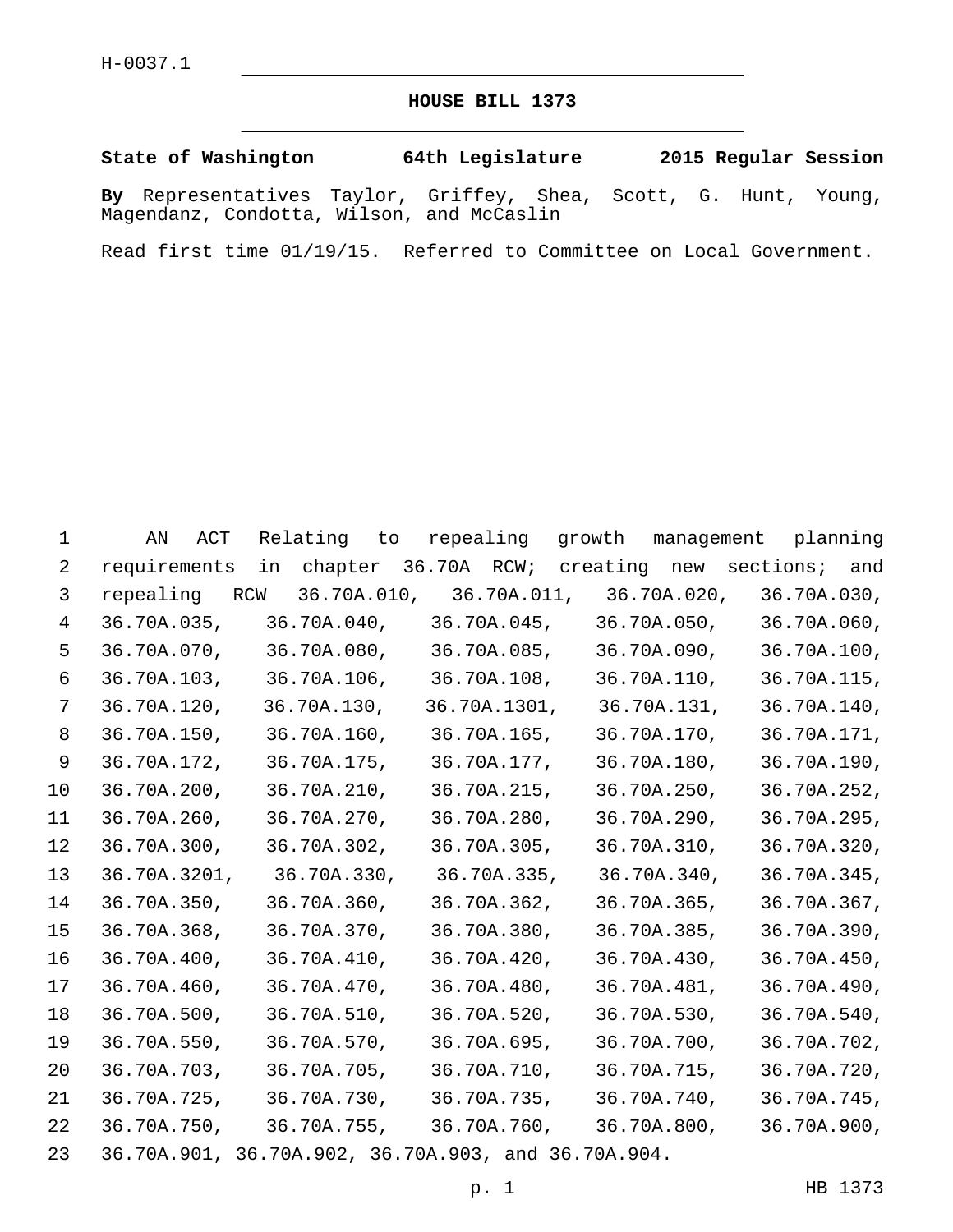BE IT ENACTED BY THE LEGISLATURE OF THE STATE OF WASHINGTON:

 NEW SECTION. **Sec. 1.** The legislature finds that the growth management planning requirements established in chapter 36.70A RCW, the growth management act, create compliance costs that are a significant burden to taxpayers and inappropriate redirection of limited financial resources away from essential local government functions. The legislature finds also that the growth management act creates unfunded mandates for counties and cities facing numerous fiscal challenges.

 The legislature further finds that local governments have sufficient expertise and ability to make thoughtful land use and planning decisions that are consistent with local needs and preferences, and that a state-directed approach to land use and planning disregards the insight and responsiveness that can only be accessed through local decision makers. The legislature, therefore, intends to repeal chapter 36.70A RCW, the growth management act.

 NEW SECTION. **Sec. 2.** The following acts or parts of acts are each repealed:

 (1) RCW 36.70A.010 (Legislative findings) and 1990 1st ex.s. c 17 s  $1i$ 

(2) RCW 36.70A.011 (Findings—Rural lands) and 2002 c 212 s 1;

 (3) RCW 36.70A.020 (Planning goals) and 2002 c 154 s 1 & 1990 1st 23 ex.s. c 17 s 2;

(4) RCW 36.70A.030 (Definitions) and 2012 c 21 s 1;

 (5) RCW 36.70A.035 (Public participation—Notice provisions) and 26 1999 c 315 s 708 & 1997 c 429 s 9;

 (6) RCW 36.70A.040 (Who must plan—Summary of requirements— Resolution for partial planning—Development regulations must implement comprehensive plans) and 2014 c 147 s 1, 2000 c 36 s 1, 1998 c 171 s 1, 1995 c 400 s 1, 1993 sp.s. c 6 s 1, & 1990 1st ex.s. 31 c 17 s 4;

 (7) RCW 36.70A.045 (Phasing of comprehensive plan submittal) and 1991 sp.s. c 32 s 15;33

 (8) RCW 36.70A.050 (Guidelines to classify agriculture, forest, and mineral lands and critical areas) and 1990 1st ex.s. c 17 s 5;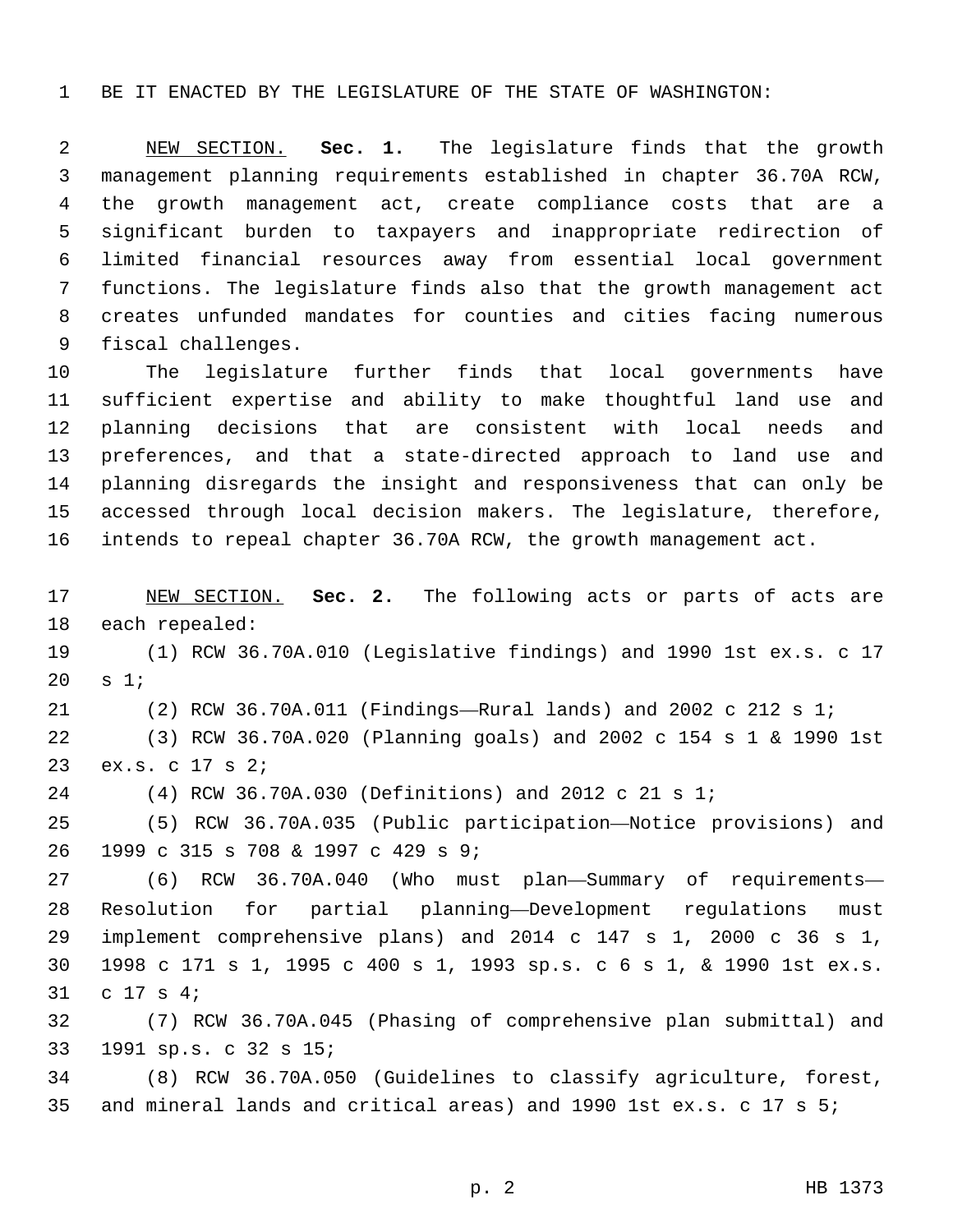(9) RCW 36.70A.060 (Natural resource lands and critical areas— Development regulations) and 2014 c 147 s 2, 2005 c 423 s 3, 1998 c 286 s 5, 1991 sp.s. c 32 s 21, & 1990 1st ex.s. c 17 s 6; (10) RCW 36.70A.070 (Comprehensive plans—Mandatory elements) and 2010 1st sp.s. c 26 s 6, 2005 c 360 s 2, (2005 c 477 s 1 expired August 31, 2005), 2004 c 196 s 1, & 2003 c 152 s 1; (11) RCW 36.70A.080 (Comprehensive plans—Optional elements) and 8 2011 c 318 s 801 & 1990 1st ex.s. c 17 s 8; (12) RCW 36.70A.085 (Comprehensive plans—Port elements) and 2009 10 c s 2; (13) RCW 36.70A.090 (Comprehensive plans—Innovative techniques) 12 and 1990 1st ex.s. c 17 s 9; (14) RCW 36.70A.100 (Comprehensive plans—Must be coordinated) and 14 1990 1st ex.s. c 17 s 10; (15) RCW 36.70A.103 (State agencies required to comply with comprehensive plans) and 2002 c 68 s 15, 2001 2nd sp.s. c 12 s 203, & 17 1991 sp.s. c 32 s 4; (16) RCW 36.70A.106 (Comprehensive plans—Development regulations —Transmittal to state—Amendments—Expedited review) and 2004 c 197 s 20 1 & 1991 sp.s. c 32 s 8; (17) RCW 36.70A.108 (Comprehensive plans—Transportation element— Multimodal transportation improvements and strategies) and 2005 c 328 23  $s 1;$  (18) RCW 36.70A.110 (Comprehensive plans—Urban growth areas) and 25 2010 c 211 s 1; (19) RCW 36.70A.115 (Comprehensive plans and development regulations must provide sufficient land capacity for development) 28 and 2009 c 121 s 3 & 2003 c 333 s 1; (20) RCW 36.70A.120 (Planning activities and capital budget decisions—Implementation in conformity with comprehensive plan) and 1993 sp.s. c 6 s 3 & 1990 1st ex.s. c 17 s 12;31 (21) RCW 36.70A.130 (Comprehensive plans—Review procedures and 33 schedules—Amendments) and 2012 c 191 s 1; (22) RCW 36.70A.1301 (Request to amend urban growth area—Timing— 35 Criteria) and 2012 c 191 s 2; (23) RCW 36.70A.131 (Mineral resource lands—Review of related designations and development regulations) and 1998 c 286 s 7; (24) RCW 36.70A.140 (Comprehensive plans—Ensure public participation) and 1995 c 347 s 107 & 1990 1st ex.s. c 17 s 14;

p. 3 HB 1373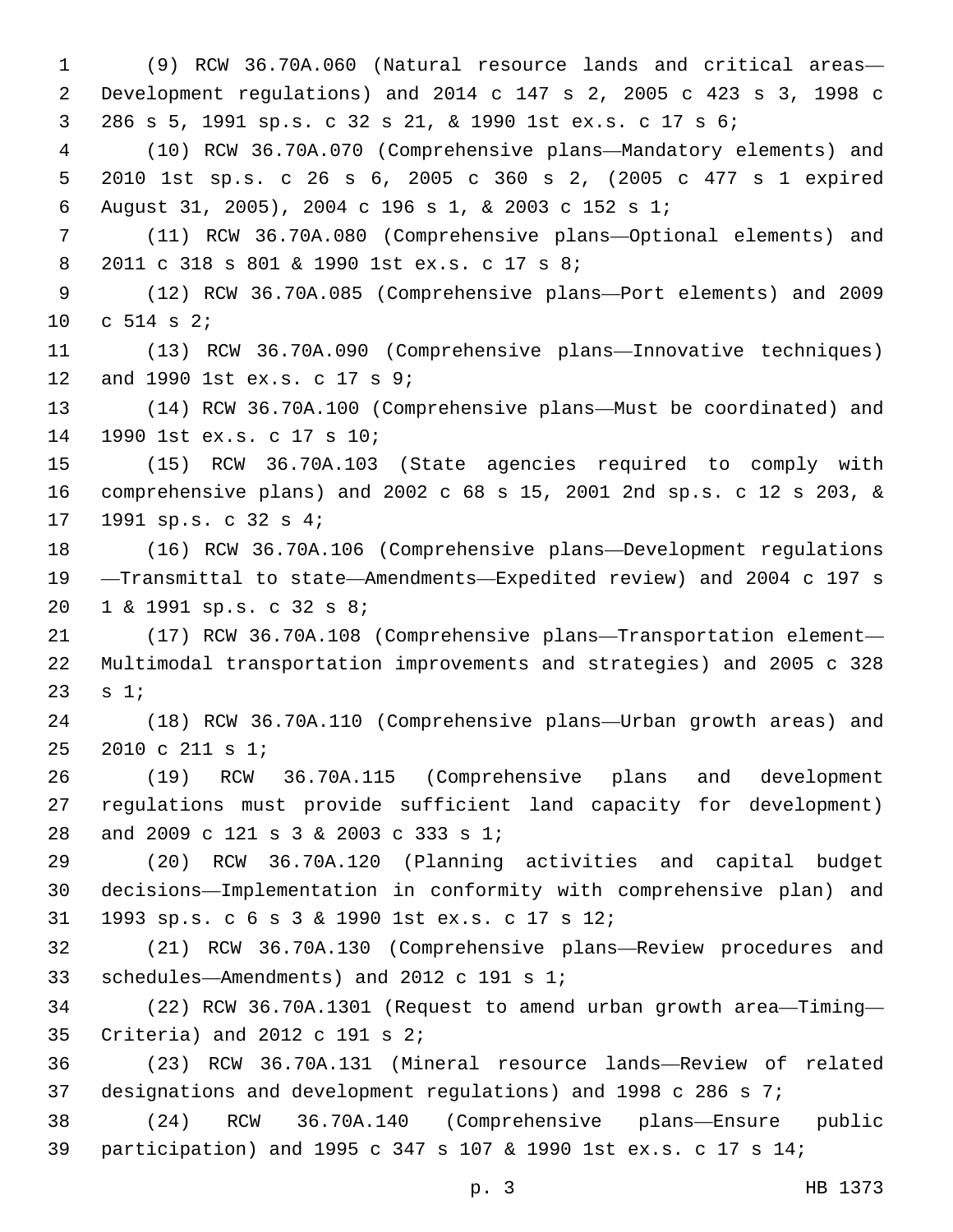(25) RCW 36.70A.150 (Identification of lands useful for public purposes) and 1991 c 322 s 23 & 1990 1st ex.s. c 17 s 15; (26) RCW 36.70A.160 (Identification of open space corridors— Purchase authorized) and 1992 c 227 s 1 & 1990 1st ex.s. c 17 s 16; (27) RCW 36.70A.165 (Property designated as greenbelt or open space—Not subject to adverse possession) and 1997 c 429 s 41; (28) RCW 36.70A.170 (Natural resource lands and critical areas— 8 Designations) and 1990 1st ex.s. c 17 s 17; (29) RCW 36.70A.171 (Playing fields—Compliance with this chapter) 10 and 2005 c 423 s 5; (30) RCW 36.70A.172 (Critical areas—Designation and protection— Best available science to be used) and 2010 c 211 s 3 & 1995 c 347 s 105; (31) RCW 36.70A.175 (Wetlands to be delineated in accordance with 15 manual) and 1995 c 382 s 12; (32) RCW 36.70A.177 (Agricultural lands—Innovative zoning techniques—Accessory uses) and 2006 c 147 s 1, 2004 c 207 s 1, & 1997 18 c 429 s 23; (33) RCW 36.70A.180 (Chapter implementation—Intent) and 2012 1st sp.s. c 5 s 3 & 1990 1st ex.s. c 17 s 19;20 (34) RCW 36.70A.190 (Technical assistance, procedural criteria, grants, and mediation services) and 1991 sp.s. c 32 s 3 & 1990 1st 23 ex.s. c 17 s 20; (35) RCW 36.70A.200 (Siting of essential public facilities— Limitation on liability) and 2013 c 275 s 5, 2011 c 60 s 17, 2010 c 62 s 1, 2002 c 68 s 2, 2001 2nd sp.s. c 12 s 205, 1998 c 171 s 3, & 27 1991 sp.s. c 32 s 1; (36) RCW 36.70A.210 (Countywide planning policies) and 2009 c 121 s 2, 1998 c 171 s 4, 1994 c 249 s 28, 1993 sp.s. c 6 s 4, & 1991 sp.s. c 32 s 2;30 (37) RCW 36.70A.215 (Review and evaluation program) and 2011 c 32 353 s 3 & 1997 c 429 s 25; (38) RCW 36.70A.250 (Growth management hearings board—Creation— Members) and 2010 c 211 s 4, 1994 c 249 s 29, & 1991 sp.s. c 32 s 5; (39) RCW 36.70A.252 (Growth management hearings board— Consolidation into environmental and land use hearings office) and 37 2010 c 210 s 15; (40) RCW 36.70A.260 (Growth management hearings board—Regional panels) and 2010 c 211 s 5, 1994 c 249 s 30, & 1991 sp.s. c 32 s 6;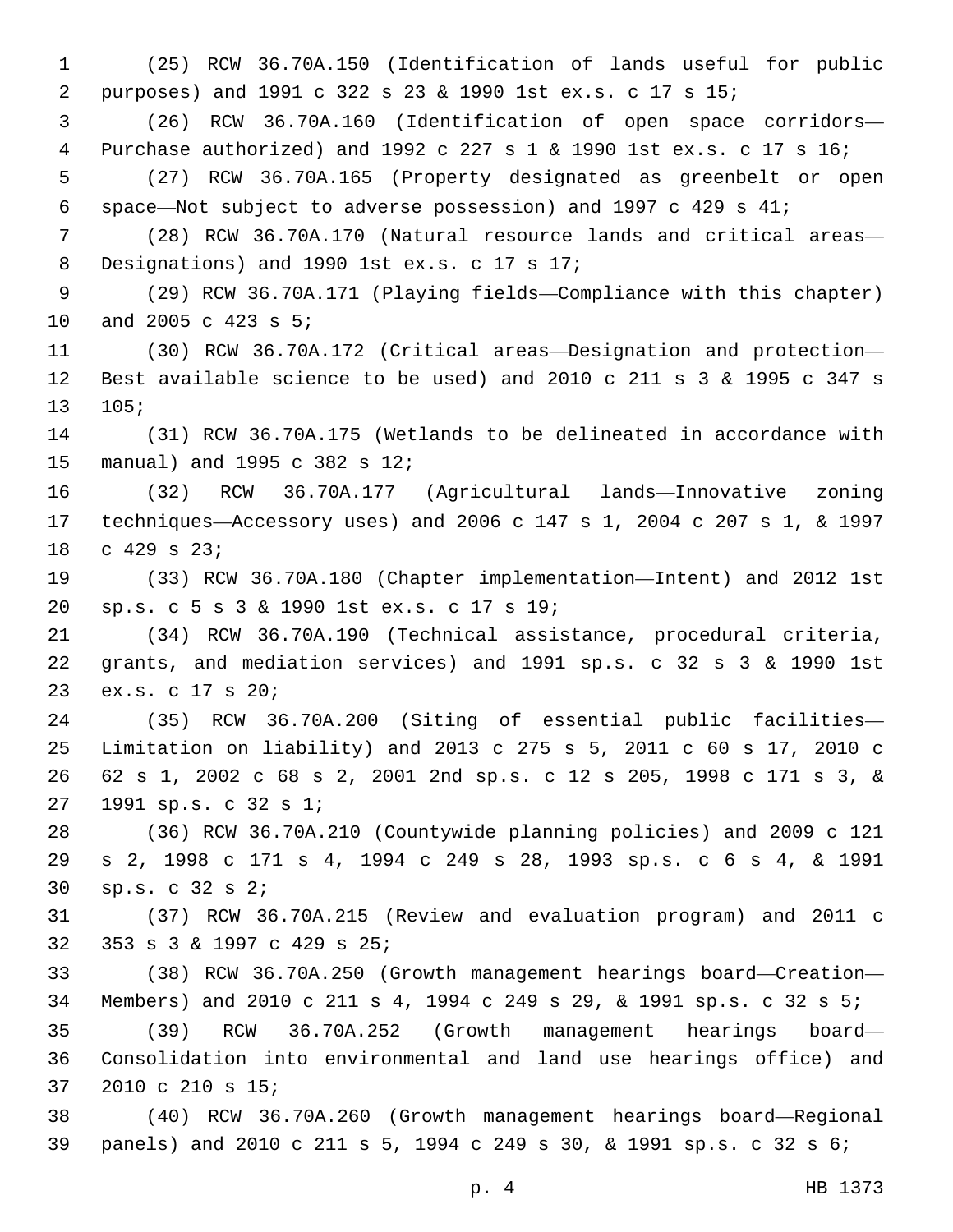(41) RCW 36.70A.270 (Growth management hearings board—Conduct, procedure, and compensation) and 2010 c 211 s 6, 2010 c 210 s 16, 1997 c 429 s 11, 1996 c 325 s 1, 1994 c 257 s 1, & 1991 sp.s. c 32 s 7;4 (42) RCW 36.70A.280 (Growth management hearings board—Matters subject to review) and 2014 c 147 s 3, 2011 c 360 s 17, 2010 c 211 s 7, 2008 c 289 s 5, 2003 c 332 s 2, 1996 c 325 s 2, 1995 c 347 s 108, 1994 c 249 s 31, & 1991 sp.s. c 32 s 9;8 (43) RCW 36.70A.290 (Growth management hearings board—Petitions— Evidence) and 2011 c 277 s 1, 2010 c 211 s 8, 1997 c 429 s 12, & 1995 11 c 347 s 109; (44) RCW 36.70A.295 (Growth management hearings board—Direct judicial review) and 2010 c 211 s 9 & 1997 c 429 s 13; (45) RCW 36.70A.300 (Final orders) and 2013 c 275 s 1, 1997 c 429 s 14, 1995 c 347 s 110, & 1991 sp.s. c 32 s 11;15 (46) RCW 36.70A.302 (Growth management hearings board— Determination of invalidity—Vesting of development permits—Interim controls) and 2010 c 211 s 10 & 1997 c 429 s 16;18 (47) RCW 36.70A.305 (Expedited review) and 1996 c 325 s 4; (48) RCW 36.70A.310 (Growth management hearings board—Limitations on appeal by the state) and 2010 c 211 s 11, 1994 c 249 s 32, & 1991 sp.s. c 32 s 12;22 (49) RCW 36.70A.320 (Presumption of validity—Burden of proof— Plans and regulations) and 1997 c 429 s 20, 1995 c 347 s 111, & 1991 sp.s. c 32 s 13;25 (50) RCW 36.70A.3201 (Growth management hearings board— Legislative intent and finding) and 2010 c 211 s 12 & 1997 c 429 s 2; (51) RCW 36.70A.330 (Noncompliance) and 1997 c 429 s 21, 1995 c 347 s 112, & 1991 sp.s. c 32 s 14;29 (52) RCW 36.70A.335 (Order of invalidity issued before July 27, 31 1997) and 1997 c 429 s 22; (53) RCW 36.70A.340 (Noncompliance and sanctions) and 2011 c 120 s 2 & 1991 sp.s. c 32 s 26;33 (54) RCW 36.70A.345 (Sanctions) and 2010 c 211 s 13, 1994 c 249 s 33, & 1993 sp.s. c 6 s 5;35 (55) RCW 36.70A.350 (New fully contained communities) and 1991 37 sp.s. c 32 s 16; (56) RCW 36.70A.360 (Master planned resorts) and 1998 c 112 s 2 & 1991 sp.s. c 32 s 17;39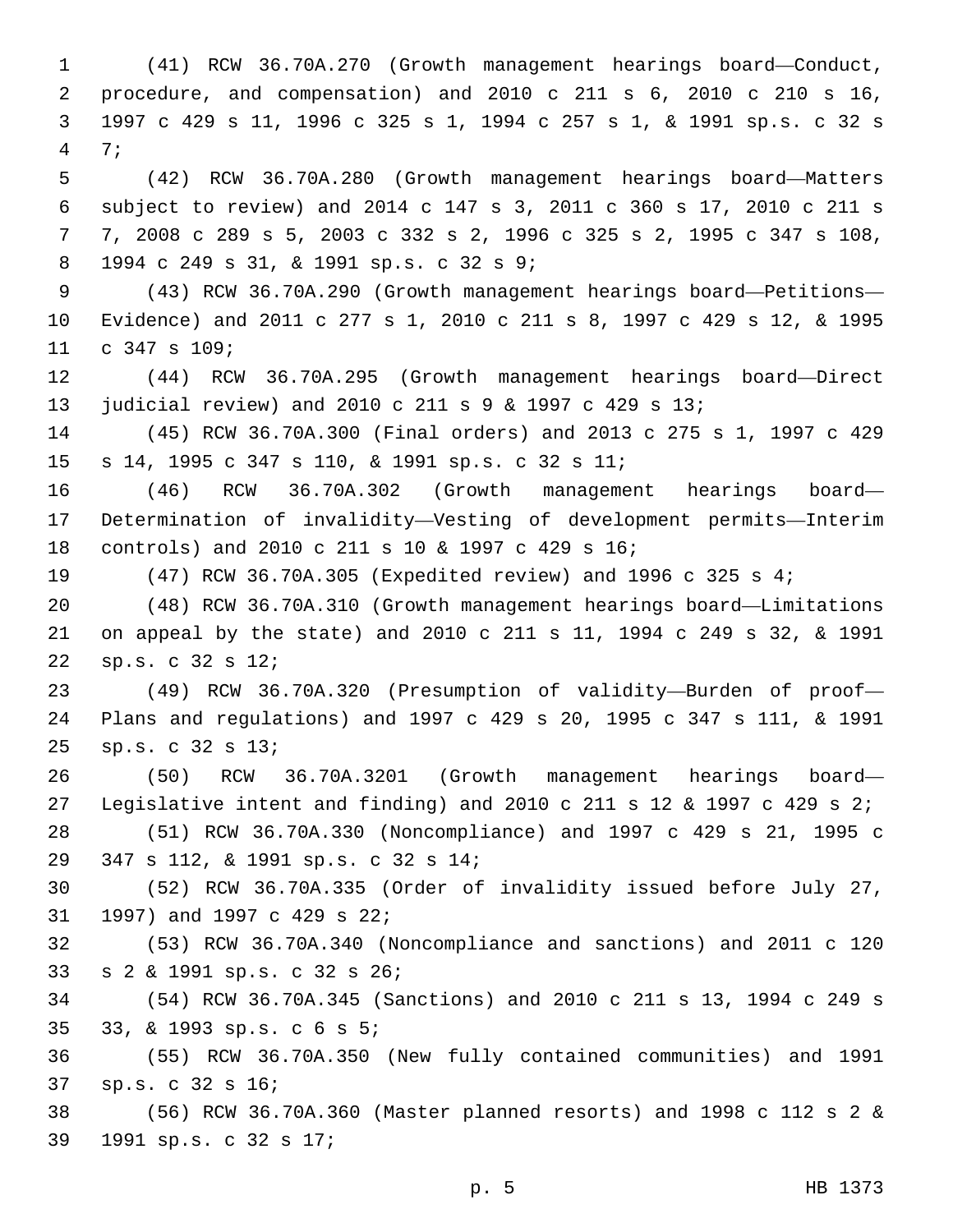(57) RCW 36.70A.362 (Master planned resorts—Existing resort may 2 be included) and c  $382$  s  $1$ ; (58) RCW 36.70A.365 (Major industrial developments) and 1995 c 190 s 1;4 (59) RCW 36.70A.367 (Major industrial developments—Master planned locations) and 2014 c 149 s 1, 2007 c 433 s 1, 2004 c 208 s 1, 2003 c 88 s 1, 2002 c 306 s 1, 2001 c 326 s 1, 1998 c 289 s 2, 1997 c 402 s 1, & 1996 c 167 s 2;8 (60) RCW 36.70A.368 (Major industrial developments—Master planned locations—Reclaimed surface coal mine sites) and 2007 c 194 s 1; (61) RCW 36.70A.370 (Protection of private property) and 1991 12 sp.s. c 32 s 18; (62) RCW 36.70A.380 (Extension of designation date) and 1991 sp.s. c 32 s 39;14 (63) RCW 36.70A.385 (Environmental planning pilot projects) and 1998 c 245 s 30, 1995 c 399 s 43, & 1991 sp.s. c 32 s 20; (64) RCW 36.70A.390 (Moratoria, interim zoning controls—Public hearing—Limitation on length—Exceptions) and 1992 c 207 s 6; (65) RCW 36.70A.400 (Accessory apartments) and 1993 c 478 s 11; (66) RCW 36.70A.410 (Treatment of residential structures occupied 21 by persons with handicaps) and 1993 c 478 s 23; (67) RCW 36.70A.420 (Transportation projects—Findings—Intent) 23 and 1994 c 258 s 1; (68) RCW 36.70A.430 (Transportation projects—Collaborative review 25 process) and c  $258$  s  $2$ ; (69) RCW 36.70A.450 (Family day-care provider's home facility— County or city may not prohibit in residential or commercial area— Conditions) and 2007 c 17 s 13, 2003 c 286 s 5, 1995 c 49 s 3, & 1994 29 c 273 s 17; (70) RCW 36.70A.460 (Watershed restoration projects—Permit processing—Fish habitat enhancement project) and 2014 c 120 s 15, 2003 c 39 s 21, 1998 c 249 s 11, & 1995 c 378 s 11; (71) RCW 36.70A.470 (Project review—Amendment suggestion procedure—Definitions) and 1995 c 347 s 102;34 (72) RCW 36.70A.480 (Shorelines of the state) and 2010 c 107 s 2, 2003 c 321 s 5, & 1995 c 347 s 104;36 (73) RCW 36.70A.481 (Construction—Chapter 347, Laws of 1995) and 38 1995 c 382 s 13;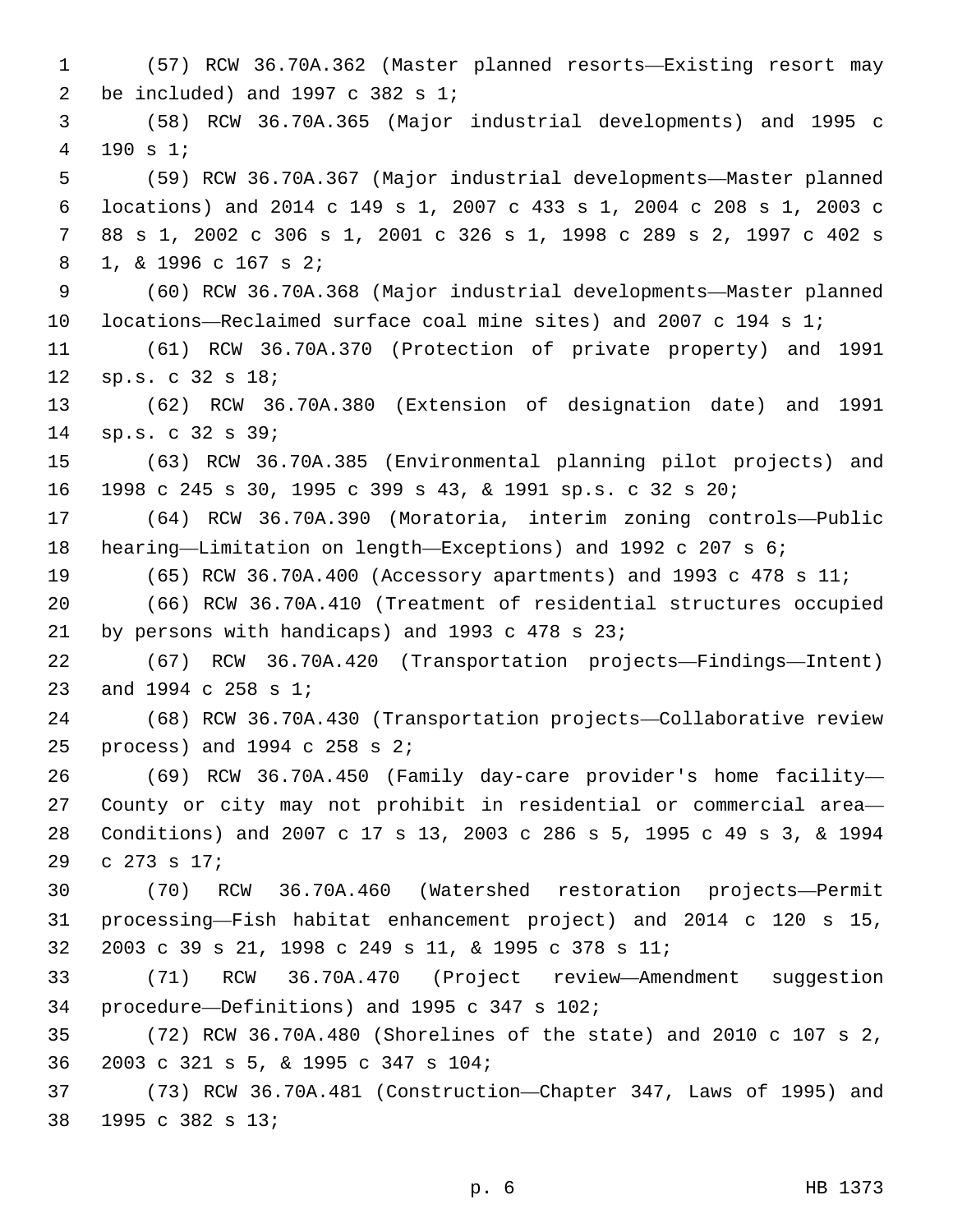(74) RCW 36.70A.490 (Growth management planning and environmental review fund—Established) and 2012 1st sp.s. c 1 s 309 & 1995 c 347 s 115; (75) RCW 36.70A.500 (Growth management planning and environmental review fund—Awarding of grant or loan—Procedures) and 2012 1st sp.s. c 1 s 310, 1997 c 429 s 28, & 1995 c 347 s 116;6 (76) RCW 36.70A.510 (General aviation airports) and 1996 c 239 s 5;8 (77) RCW 36.70A.520 (National historic towns—Designation) and 10 2000 c 196 s 1; (78) RCW 36.70A.530 (Land use development incompatible with military installation not allowed—Revision of comprehensive plans and 13 development regulations) and 2004 c 28 s 2; (79) RCW 36.70A.540 (Affordable housing incentive programs—Low- income housing units) and 2009 c 80 s 1 & 2006 c 149 s 2; (80) RCW 36.70A.550 (Aquifer conservation zones) and 2007 c 159 s 17 1; (81) RCW 36.70A.570 (Regulation of forest practices) and 2007 c  $236$  s  $2i$  (82) RCW 36.70A.695 (Development regulations—Jurisdictions specified—Electric vehicle infrastructure) and 2009 c 459 s 12; (83) RCW 36.70A.700 (Purpose—Intent—2011 c 360) and 2011 c 360 s 23 1; (84) RCW 36.70A.702 (Construction) and 2011 c 360 s 15; (85) RCW 36.70A.703 (Definitions) and 2011 c 360 s 2; (86) RCW 36.70A.705 (Voluntary stewardship program established— Administered by commission—Agency participation) and 2011 c 360 s 3; (87) RCW 36.70A.710 (Critical areas protection—Alternative to RCW 36.70A.060—County's responsibilities—Procedures) and 2011 c 360 s 4; (88) RCW 36.70A.715 (Funding by commission—County's duties— 31 Watershed group established) and 2011 c 360 s 5; (89) RCW 36.70A.720 (Watershed group's duties—Work plan— 33 Conditional priority funding) and 2011 c 360 s 6; (90) RCW 36.70A.725 (Technical review of work plan—Time frame for 35 action by director) and 2011 c 360 s ; (91) RCW 36.70A.730 (Report by watershed group—Director consults with statewide advisory committee) and 2011 c 360 s 8; (92) RCW 36.70A.735 (When work plan is not approved, fails, or is unfunded—County's duties—Rules) and 2011 c 360 s 9;